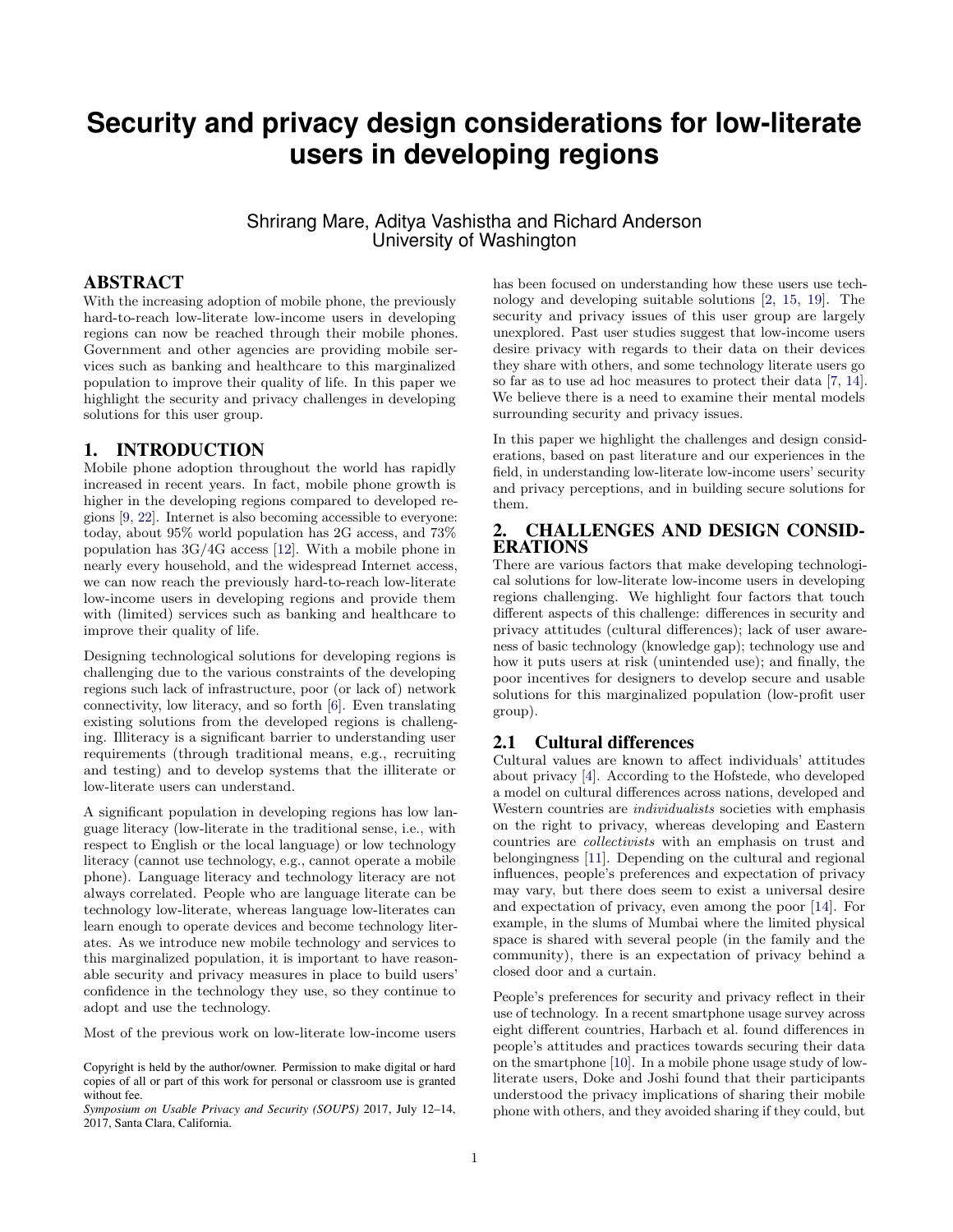when they did have to share (e.g., due to cultural obligations or social demands), they took measures such as application level locks to hide their private content [\[7\]](#page-2-5).

Cultural differences in privacy attitudes are even more evident in low-literate and low-income users in rural regions, which are arguably closer to Hofstede's *collectivist* society notion compared to the metropolitan cities in the developing regions. For instance, in some rural villages in India it is a common practice to display the salaries of community workers on the community public board. Such a practice would be considered an invasion of privacy in other parts of the world, or even in cities in India, but in those villages it is actually desired by the people, for transparency and income security.

Given the differences in attitudes towards security and privacy, a key question is how to design technological solutions for this marginalized population, while accounting for their (different) security and privacy preferences? Studying individual groups is not a scalable approach, especially since security and privacy preferences evolve over time and with exposure to technology. Another approach could be to design solutions with customizable preferences, but the low-literate users may not know enough about the underlying technology to choose the preferences that are right for themselves.

## 2.2 Knowledge gap

The rapid adoption of mobile phones in developing regions could be (deceptively) seen as an indicator that people in developing countries are becoming technologically literate, but many people learn only a limited set of functions on the phone, e.g., they can only make and receive phone calls [\[15\]](#page-2-4). However, even with such limited phone use, the widespread adoption of mobile phones enables agencies to reach this previously unserved population, using simple mobile interfaces such as voice call, SMS [\[17\]](#page-2-10), USSD [\[18\]](#page-2-11), and IVR [\[21\]](#page-3-2), and provide services such as banking and healthcare.

Much of the focus with regards to low-literate and low-income users has been on the challenges of designing interfaces that they can understand and use, which is an important first step. Security and privacy issues for low-literate low-income users remain largely unexplored. Inexperienced users exhibit risky online behavior [\[20\]](#page-3-3) exposing themselves to higher risk, and adverse user experiences may cause users to develop misconceptions about technology and further delay technology adoption. For instance, a novice low-literate mobile banking user with a fear of getting defrauded by a SMS scam may avoid using mobile banking services. We saw a similar misconception and fear with regards to (ink) signatures in low-literate local-income users during one of our field visits in India. During a field interview one participant refused to sign a user-study consent form. The participant gave verbal consent to the study, but was reluctant to sign the form. We learned from a local guide that some people associate signing a form or giving a thumb print on a form to property transactions, and hence the strong objection to signing a consent form.

Lack of user awareness – knowledge gap – about how the underlying technology works is not unique to low-literate users; it is a challenge for any new technology [\[8\]](#page-2-12). Lowliterate users, however, have limited access to technology, which puts them far behind on the technology adoption curve, and as a result, they often lack the technology knowledge that many take for granted today. For example, gestures such as taps and swipes, recognizing soft buttons and icons on a display, navigating menus and screens on a phone, locating symbols when entering input [\[15\]](#page-2-4). These users also lack the understanding of security and privacy risks associated with how they use technology (e.g., phone [\[1\]](#page-2-13)). Their knowledge gap is far wider than that of a technologically low-literate user in a developed region. Given the knowledge (or lack of) of low-literate low-income users, a key question is how to make such users aware of the security and privacy risks of the technology they use? And how to design solutions that meet such users' security and privacy expectations?

## 2.3 Unintended use

In the context of developing regions, people often use technology in ways unintended (by technology designers) to suit their own needs. The most common example is sharing of resources (e.g., mobile phones, PCs, media, PIN). Mobile phones are designed as single-user devices to be used as personal devices, but they are often shared within a family and with friends, especially in low-income users [\[7,](#page-2-5) [19\]](#page-3-1). To hide content from others, people use ad hoc measures such as renaming files (security by obscurity), using folder-level locks, or using app-level locks [\[7\]](#page-2-5), but none of these methods offer a secure and usable solution for this sharing use case.

Another unintended use case is about the vibrant repair ecosystem in developing regions [\[2,](#page-2-3) [19\]](#page-3-1). People leave their devices (e.g., PCs and mobile phones) with third-party repair workers, giving the repair workers full access to the data in the devices, without fully realizing the security and privacy implications. Some people are completely unaware of the security and privacy risks; some people realize the risks of sharing their data, but are not aware that the repair worker can access their data; and some people are aware of the risks during the repair process, but they do not know how to avoid it [\[1\]](#page-2-13). Full-disk encryption on mobile phones may help in such circumstances, but if the repair worker asks for the phone password, customers have little choice but to comply if they want to get their phone repaired.

Low-income users also engage in the use of mobile phones for media dissemination and consumption [\[13,](#page-2-14) [16\]](#page-2-15). Mobile shops serves as a source of dissemination of the content: people bring their mobile phones to mobile shops to get new content, and hand over their phone to the worker in the shop to load the content of their choice. The worker gets access to the data in the phone and could also easily steal sensitive information form the phone or install a malware on the customer's phone. In fact, anecdotal evidence suggests that mobile shop workers copy the media in the customers phone, without the customer's permission, to expand their own media repository. Downloading content is expensive due to the limited and expensive Internet access, so mobile shop owners use alternate ways to build their content repository. They copy content from customers and co-share their repository with other mobile shop owners; their repositories can get as big as 300GB. Because the mobile shop owners co-share data, a customer's data, copied in one shop, can traverse long geographical distances.

Low-income users also engage in piracy, obtaining pirated media and software (mostly for PCs). Pirated media and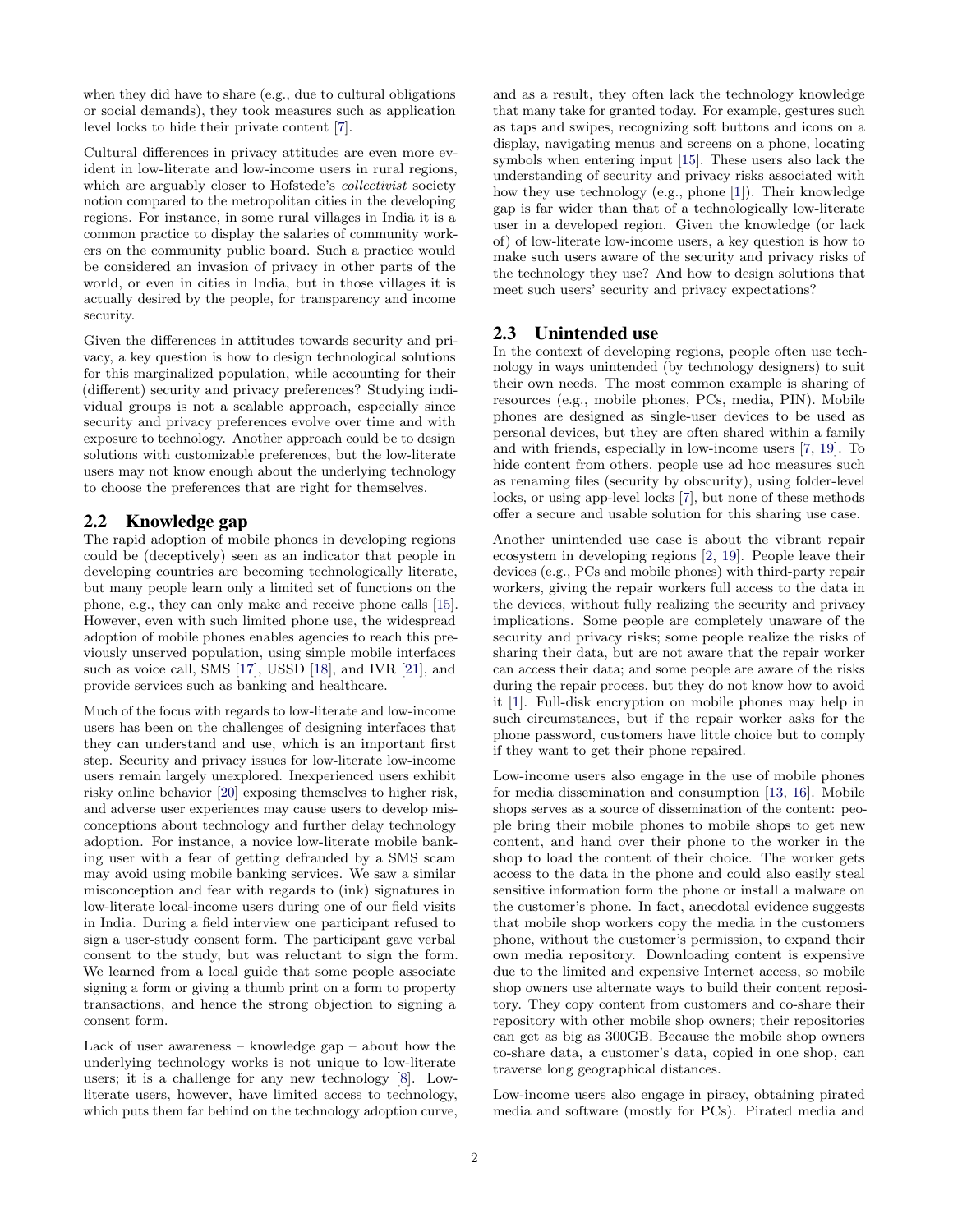softwares may not be a security risk in and of themselves, but it may be challenging to verify the integrity of the media and the software or to get software updates, which may put the user at risk  $[5]$ . Without any effective means to combat piracy, content generators (e.g., local folk musicians) tradeoff the security of their content (DRM) with popularity, even when it comes at the expense of lost earning [\[13\]](#page-2-14).

#### 2.4 Low-profit user group

Low-income users, due to their low paying capacity, is a less attractive customer base for for-profit companies. Lowincome users will choose the free option or the least expensive option, even if it is illegal (e.g., piracy). Developers and designers have to work with very small profit margins, if at all any, when developing technology solutions for lowincome users. In such resource constrained development environment, developers are likely to choose functionality over security or privacy features [\[3\]](#page-2-17). A key question here is how can we incentivize developers to add reasonable security and privacy measures in their apps and services, and make it economical to do so, when they are working in a resource constrained environment?

#### 3. CONCLUSION

Low-income low-literate users in developing regions are rapidly adopting technology (primarily through mobile phones), but without appropriate security and privacy measures, they remain vulnerable to attacks. This marginalized user group presents unique challenges for developing security and privacy solutions. In this paper, we discussed four challenges that put these marginalized users at risk, but the security and privacy issues of this user group are largely unexplored, waiting to be discovered and addressed.

#### 4. REFERENCES

- <span id="page-2-13"></span>[1] S. I. Ahmed, S. Guha, M. R. Rifat, F. H. Shezan, and N. Dell. Privacy in repair: An analysis of the privacy challenges surrounding broken digital artifacts in Bangladesh. In *Proceedings of the International Conference on Information and Communication Technologies and Development (ICTD)*, June 2016. DOI [10.1145/2909609.2909661.](http://dx.doi.org/10.1145/2909609.2909661)
- <span id="page-2-3"></span>[2] S. I. Ahmed, S. J. Jackson, and M. R. Rifat. Learning to fix: Knowledge, collaboration and mobile phone repair in Dhaka, Bangladesh. In *Proceedings of the International Conference on Information and Communication Technologies and Development (ICTD)*, pages 1–10. ACM Press, 2015. DOI [10.1145/2737856.2738018.](http://dx.doi.org/10.1145/2737856.2738018)
- <span id="page-2-17"></span>[3] R. Anderson. Why information security is hard - an economic perspective. In *Proceedings of the Annual Computer Security Applications Conference (ACSAC)*, pages 358–365. IEEE Comput. Soc, Dec. 2001. DOI [10.1109/ACSAC.2001.991552.](http://dx.doi.org/10.1109/ACSAC.2001.991552)
- <span id="page-2-7"></span>[4] S. Bellman, E. J. Johnson, S. J. Kobrin, and G. L. Lohse. International Differences in Information Privacy Concerns: A Global Survey of Consumers. *The Information Society*, 20(5):313–324, Nov. 2004. DOI [10.1080/01972240490507956.](http://dx.doi.org/10.1080/01972240490507956)
- <span id="page-2-16"></span>[5] Y. Ben-David, S. Hasan, J. Pal, M. Vallentin, S. Panjwani, P. Gutheim, J. Chen, and E. A. Brewer. Computing security in the developing world: A case for multidisciplinary research. In *Proceedings of the ACM*

*Workshop on Networked Systems for Developing Regions (NSDR)*, pages 39–44. ACM, June 2011. DOI [10.1145/1999927.1999939.](http://dx.doi.org/10.1145/1999927.1999939)

- <span id="page-2-2"></span>[6] E. A. Brewer, M. J. Demmer, M. Ho, R. J. Honicky, J. Pal, M. Plauché, and S. Surana. The Challenges of Technology Research for Developing Regions. *IEEE Pervasive Computing*, 5(2):15–23, 2006. DOI [10.1109/MPRV.2006.40.](http://dx.doi.org/10.1109/MPRV.2006.40)
- <span id="page-2-5"></span>[7] P. Doke and A. Joshi. Mobile Phone Usage by Low Literate Users. In *Proceedings of the International Conference on HCI, IndiaHCI*, pages 10–18. ACM Press, 2015. DOI [10.1145/2835966.2835968.](http://dx.doi.org/10.1145/2835966.2835968)
- <span id="page-2-12"></span>[8] W. K. Edwards and R. E. Grinter. At Home with Ubiquitous Computing: Seven Challenges. In *Trust, Privacy and Security in Digital Business*, pages 256–272. Springer Berlin Heidelberg, Oct. 2001. DOI [10.1007/3-540-45427-6](http://dx.doi.org/10.1007/3-540-45427-6_22) 22.
- <span id="page-2-0"></span>[9] The mobile economy 2017. GMSA Report, 2017. Online at [https://www.gsmaintelligence.com/research/?file=](https://www.gsmaintelligence.com/research/?file=9e927fd6896724e7b26f33f61db5b9d5) [9e927fd6896724e7b26f33f61db5b9d5.](https://www.gsmaintelligence.com/research/?file=9e927fd6896724e7b26f33f61db5b9d5)
- <span id="page-2-9"></span>[10] M. Harbach, A. De Luca, N. Malkin, and S. Egelman. Keep on Lockin' in the Free World: A Multi-National Comparison of Smartphone Locking. In *Proceedings of the Conference on Human Factors in Computing Systems (CHI)*, pages 4823–4827. ACM, May 2016. DOI [10.1145/2858036.2858273.](http://dx.doi.org/10.1145/2858036.2858273)
- <span id="page-2-8"></span>[11] G. Hofstede. Dimensionalizing cultures: The hofstede model in context. *Online readings in psychology and culture*, 2011. DOI [10.9707/2307-0919.1014.](http://dx.doi.org/10.9707/2307-0919.1014)
- <span id="page-2-1"></span>[12] State of connectivity 2015. a report on global internet access, 2015. Online at [https://fbnewsroomus.files.wordpress.com/2016/02/](https://fbnewsroomus.files.wordpress.com/2016/02/state-of-connectivity-2015-2016-02-21-final.pdf) [state-of-connectivity-2015-2016-02-21-final.pdf.](https://fbnewsroomus.files.wordpress.com/2016/02/state-of-connectivity-2015-2016-02-21-final.pdf)
- <span id="page-2-14"></span>[13] N. Kumar, G. Chouhan, and T. Parikh. Folk music goes digital in India. In *Proceedings of the Conference on Human Factors in Computing Systems (CHI)*, May 2011. DOI [10.1145/1978942.1979151.](http://dx.doi.org/10.1145/1978942.1979151)
- <span id="page-2-6"></span>[14] P. Kumaraguru and L. F. Cranor. Privacy in India: Attitudes and Awareness. In G. Danezis and D. Martin, editors, *Proceedings of the International Workshop on Privacy Enhancing Technologies (PET)*, pages 243–258. Springer, May 2005. DOI [10.1007/11767831](http://dx.doi.org/10.1007/11767831_16)<sub>-16</sub>.
- <span id="page-2-4"></span>[15] I. Medhi, S. Patnaik, E. Brunskill, S. N. N. Gautama, W. Thies, and K. Toyama. Designing mobile interfaces for novice and low-literacy users. *ACM Transactions on Computer-Human Interaction*, 18(1):1–28, Apr. 2011. DOI [10.1145/1959022.1959024.](http://dx.doi.org/10.1145/1959022.1959024)
- <span id="page-2-15"></span>[16] J. O'Neill, K. Toyama, J. Chen, B. Tate, and A. Siddique. The increasing sophistication of mobile media sharing in lower-middle-class Bangalore. In *Proceedings of the International Conference on Information and Communication Technologies and Development (ICTD)*, June 2016. DOI [10.1145/2909609.2909656.](http://dx.doi.org/10.1145/2909609.2909656)
- <span id="page-2-10"></span>[17] T. Perrier, N. Dell, B. DeRenzi, R. Anderson, J. Kinuthia, J. Unger, and G. John-Stewart. Engaging Pregnant Women in Kenya with a Hybrid Computer-Human SMS Communication System. In *Proceedings of the Conference on Human Factors in Computing Systems (CHI)*, pages 1429–1438. ACM Press, 2015. DOI [10.1145/2702123.2702124.](http://dx.doi.org/10.1145/2702123.2702124)
- <span id="page-2-11"></span>[18] T. Perrier, B. DeRenzi, and R. Anderson. USSD: The